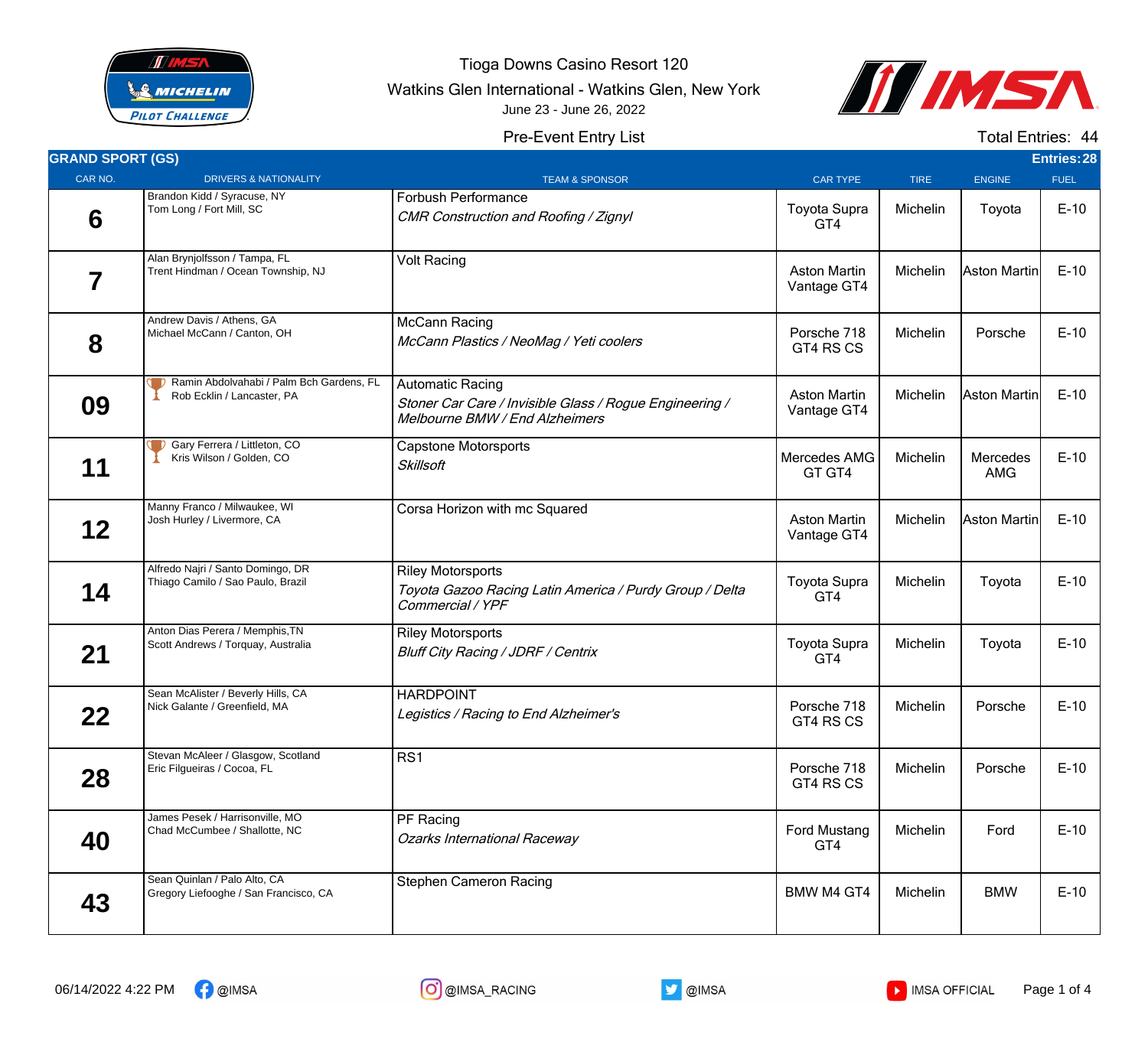| <b>GRAND SPORT (GS)</b> |                                                                          |                                                                                                    |                            |             |                        | Entries: 28 |
|-------------------------|--------------------------------------------------------------------------|----------------------------------------------------------------------------------------------------|----------------------------|-------------|------------------------|-------------|
| CAR NO.                 | <b>DRIVERS &amp; NATIONALITY</b>                                         | <b>TEAM &amp; SPONSOR</b>                                                                          | <b>CAR TYPE</b>            | <b>TIRE</b> | <b>ENGINE</b>          | <b>FUEL</b> |
| 46                      | Hugh Plumb / Unionville, PA<br>Matt Plumb / Chadds Ford, PA              | TeamTGM<br>JKTGFoundation.org / #HealthInnovation                                                  | Porsche 718<br>GT4 RS CS   | Michelin    | Porsche                | $E-10$      |
| 47                      | Matt Travis / The Woodlands, TX<br>Jason Hart / Flower Mound, TX         | <b>NOLASPORT</b>                                                                                   | Porsche 718<br>GT4 RS CS   | Michelin    | Porsche                | $E-10$      |
| 55                      | Trevor Andrusko / Marietta, GA<br>Mike Skeen / Charlotte, NC             | FCP Euro by Ricca Autosport<br>LIQUI MOLY / Corteco / TRW Ultra / Zimmermann / Nissens /<br>Sparco | Mercedes AMG<br>GT GT4     | Michelin    | Mercedes<br><b>AMG</b> | $E-10$      |
| 56                      | Kenton Koch / Charlotte, NC<br>Eric Foss / Fort Worth, TX                | Murillo Racing<br><b>Mosing Motorcars</b>                                                          | Mercedes AMG<br>GT GT4     | Michelin    | Mercedes<br><b>AMG</b> | $E-10$      |
| 59                      | Bob Michaelian / Seal Beach, CA<br>Billy Johnson / Boynton Beach, FL     | KOHR MOTORSPORTS<br><b>RACE FOR RP</b>                                                             | <b>Ford Mustang</b><br>GT4 | Michelin    | Ford                   | $E-10$      |
| 60                      | Luca Mars / Sewickley, PA<br>Nate Stacy / Owasso, OK                     | KOHR MOTORSPORTS<br>Allegheny Ford Truck / Race For RP                                             | <b>Ford Mustang</b><br>GT4 | Michelin    | Ford                   | $E-10$      |
| 64                      | Ted Giovanis / Highland, MD<br>Owen Trinkler / Nashville, TN             | <b>TeamTGM</b><br>JKTGFoundation.org / #HealthInnovation                                           | Porsche 718<br>GT4 RS CS   | Michelin    | Porsche                | $E-10$      |
| 65                      | Brent Mosing / Lafayette, LA<br>Tim Probert / Houston, TX                | Murillo Racing                                                                                     | Mercedes AMG<br>GT GT4     | Michelin    | Mercedes<br><b>AMG</b> | $E-10$      |
| 66                      | David Brule / Channing, MI<br>Alec Udell / The Woodlands, TX             | <b>Kelly Moss</b><br>Thu Brulé Skin Care                                                           | Porsche 718<br>GT4 RS CS   | Michelin    | Porsche                | $E-10$      |
| 71                      | Frank DePew / Richmond, VA<br>Robin Liddell / Edinburgh, Scotland        | <b>Rebel Rock Racing</b><br>Urban Grid                                                             | Chevrolet<br>Camaro GT4.R  | Michelin    | Chevrolet              | $E-10$      |
| 72                      | Kenny Murillo / Santa Rosa, CA<br>Christian Szymczak / Oakland, CA       | Murillo Racing                                                                                     | Mercedes AMG<br>GT GT4     | Michelin    | Mercedes<br><b>AMG</b> | $E-10$      |
| 83                      | Thomas Collingwood / St. John's, NL<br>Spencer Pumpelly / Atlanta, GA    | <b>BGB Motorsports</b>                                                                             | Porsche 718<br>GT4 RS CS   | Michelin    | Porsche                | $E-10$      |
| 93                      | Sameer Gandhi / San Francisco, CA<br>Tyler McQuarrie / Danville, CA      | CarBahn with Peregrine Racing<br>Menlo / Accel                                                     | Porsche 718<br>GT4 RS CS   | Michelin    | Porsche                | $E-10$      |
| 95                      | Bill Auberlen / Lake Havasu City, AZ<br>Dillon Machavern / Charlotte, VT | <b>Turner Motorsport</b><br>LiquiMoly / Barletta Engineering                                       | BMW M4 GT4                 | Michelin    | <b>BMW</b>             | $E-10$      |

06/14/2022 4:22 PM <sup>P</sup> @IMSA **CO** @IMSA\_RACING **D** @IMSA NO @IMSA NO & MSA OFFICIAL Page 2 of 4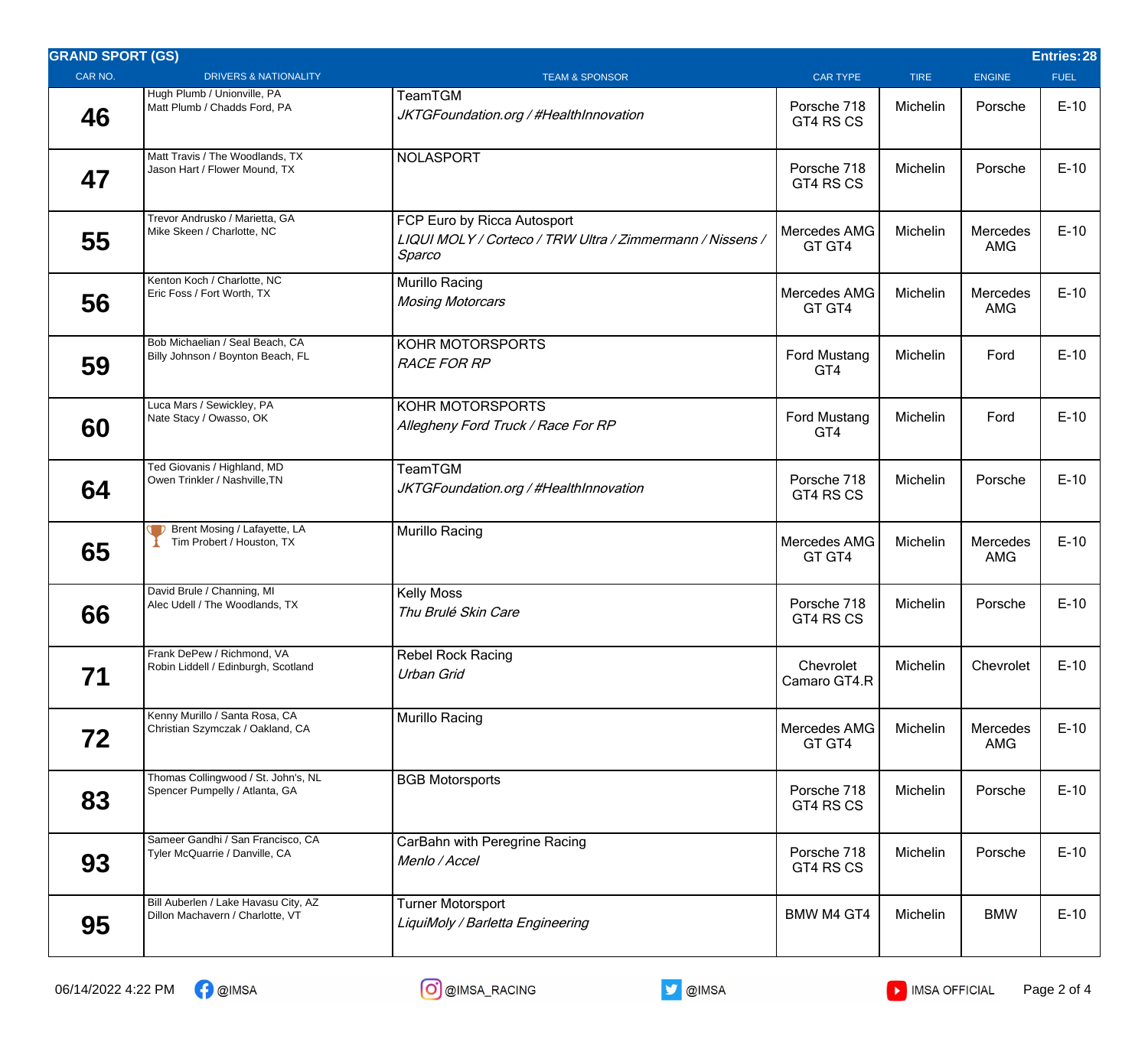| <b>GRAND SPORT (GS)</b>  |                                                                                 |                                                                                                |                                              |             |               | <b>Entries:28</b>  |
|--------------------------|---------------------------------------------------------------------------------|------------------------------------------------------------------------------------------------|----------------------------------------------|-------------|---------------|--------------------|
| CAR NO.                  | <b>DRIVERS &amp; NATIONALITY</b>                                                | <b>TEAM &amp; SPONSOR</b>                                                                      | <b>CAR TYPE</b>                              | <b>TIRE</b> | <b>ENGINE</b> | <b>FUEL</b>        |
| 96                       | Robby Foley / Randolph, NJ<br>Vincent Barletta / Canton, MA                     | <b>Turner Motorsport</b><br>LiquiMoly / Barletta Engineering                                   | <b>BMW M4 GT4</b>                            | Michelin    | <b>BMW</b>    | $E-10$             |
| 877                      | Sheena Monk / Newtown, PA<br>Kyle Marcelli / Toronto, ON                        | JG Wentworth Racing by PF Racing<br>JG Wentworth                                               | <b>Ford Mustang</b><br>GT4                   | Michelin    | Ford          | $E-10$             |
| <b>TOURING CAR (TCR)</b> |                                                                                 |                                                                                                |                                              |             |               | <b>Entries: 16</b> |
| CAR NO.                  | <b>DRIVERS &amp; NATIONALITY</b>                                                | <b>TEAM &amp; SPONSOR</b>                                                                      | <b>CAR TYPE</b>                              | <b>TIRE</b> | <b>ENGINE</b> | <b>FUEL</b>        |
|                          | Taylor Hagler / San Antonio, TX<br>Michael Lewis / Laguna Beach, CA             | Bryan Herta Autosport w/ Curb Agajanian<br>Hyundai Elantra N                                   | Hyundai Elantra<br>N TCR                     | Michelin    | Hyundai       | $E-10$             |
| $\overline{2}$           | AJ Muss / Rumson, NJ<br>Ryan Norman / Estero, FL                                | Bryan Herta Autosport w/ Curb Agajanian                                                        | Hyundai Elantra<br>N TCR                     | Michelin    | Hyundai       | $E-10$             |
| 5                        | Roy Block / Winter Park, FL<br>Tim Lewis / Boca Raton, FL                       | <b>KMW Motorsports with TMR Engineering</b><br>Alfa Romeo of Daytona / Hammer Nutrition / AERO | Alfa Romeo<br>Giulietta Veloce<br><b>TCR</b> | Michelin    | Alfa Romeo    | $E-10$             |
| 15                       | Alex Rockwell / Colts Neck, NJ<br>Denis Dupont / Montreal, QC                   | Belgard & Techniseal Racing                                                                    | Audi RS3 LMS<br><b>DSG</b>                   | Michelin    | Audi          | $E-10$             |
| 17                       | Chris Miller / Minneapolis, MN<br>Mikey Taylor / Pretoria, South Africa         | Unitronic JDC-Miller MotorSports<br>Liqui Moly                                                 | Audi RS3 LMS<br><b>SEQ</b>                   | Michelin    | Audi          | $E-10$             |
| 19                       | Rory van der Steur / Chesapeake City, MD<br>Tyler Gonzalez / St. Cloud, FL      | VAN DER STEUR RACING<br><b>EFC Systems Inc</b>                                                 | Hyundai<br><b>Veloster N TCR</b>             | Michelin    | Hyundai       | $E-10$             |
| 26                       | Travis Hill / Ottawa, Ontario<br>Eddie Killeen / Buffalo, NY                    | <b>TWOth Autosport</b><br>Wilmington Trust / Shopify                                           | Audi RS3 LMS<br><b>TCR</b>                   | Michelin    | Audi          | $E-10$             |
| 33                       | Mark Wilkins / Mulmur, ON<br>Robert Wickens / Guelph, ON                        | Bryan Herta Autosport w/ Curb Agajanian<br>Hyundai Elantra N                                   | Hyundai Elantra<br>N TCR                     | Michelin    | Hyundai       | $E-10$             |
| 48                       | Ron Tomlinson / Ottawa, ON<br>Nick Looijmans / Ontario, Canada                  | <b>TWOth Autosport</b><br>Tomlinson Motorsports / Shop App                                     | Audi RS3 LMS<br><b>TCR</b>                   | Michelin    | Audi          | $E-10$             |
| 54                       | Michael Johnson / Mount Morris, MI<br>Stephen Simpson / Cape Town, South Africa | Michael Johnson Racing w/ Bryan Herta Autosport<br><b>Universal Coating</b>                    | Hyundai Elantra<br>N TCR                     | Michelin    | Hyundai       | $E-10$             |
| 61                       | Gavin Ernstone / Las Vegas, NV<br>Jon Morley / San Francisco, CA                | Road Shagger Racing<br>Clear Title / Simply Vegas / Streamline Home Loans                      | Audi RS3 LMS<br><b>SEQ</b>                   | Michelin    | Audi          | $E-10$             |